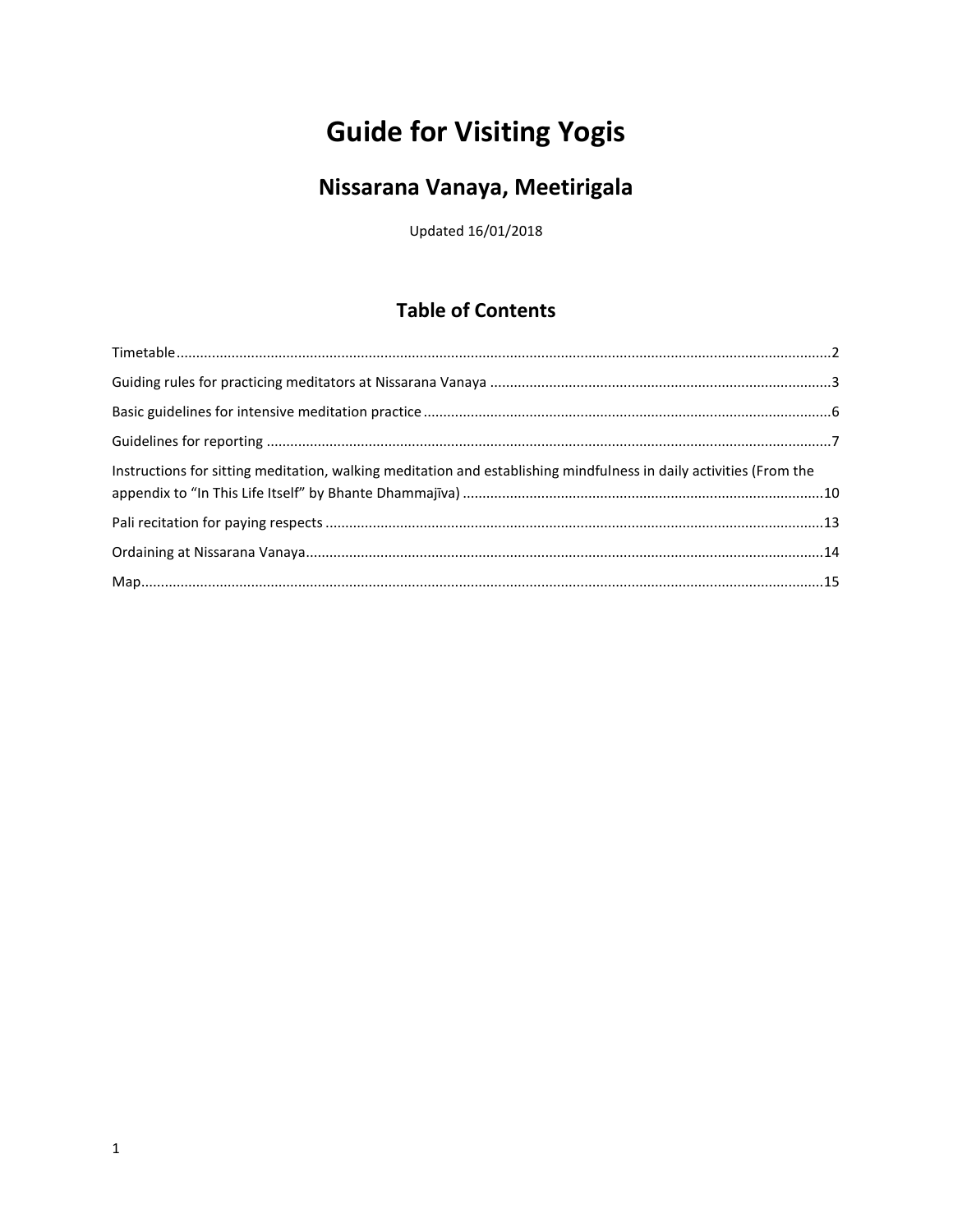### **Timetable**

<span id="page-1-0"></span>

| $4:00$ am         | Wake up                                                                            |
|-------------------|------------------------------------------------------------------------------------|
| $4:30 - 6:00$ am  | Walking and sitting meditation                                                     |
| Dawn* $-7:30$ am  | Breakfast (morning <i>dana</i> ) and cleaning. (Samaneras' <i>dana</i> after 6:15) |
| $7:30 - 9:45$ am  | Interviews / Dhamma talk / Dhamma discussion (see schedule below)                  |
| $9:45$ am         | Start gathering for <i>pindapata</i>                                               |
| $10:00$ am        | <i>Pindapata</i> (leave from patra sala)**                                         |
| $10:30 - 11:15am$ | Volunteer Work**                                                                   |
| $11:30 - 11:55am$ | Lunch <i>dana</i>                                                                  |
| $12:30 - 1:30$ pm | Walking meditation                                                                 |
| $1:30 - 3:00$ pm  | Group sitting meditation**                                                         |
| $3:00 - 4:00$ pm  | Walking meditation                                                                 |
| $4:00 - 5:00$ pm  | Group sitting meditation**                                                         |
| $5:30 - 6:00$ pm  | Cleaning and preparing for Chanting (Vandana)                                      |
| $6:00 \text{ pm}$ | Buddha Vandana (vihara)**                                                          |
| $7:30$ pm         | Tea break                                                                          |
| $8:00 - 10$ pm    | Walking and sitting meditation                                                     |
| 10 pm             | Sleep                                                                              |

\* Dawn time is posted on a sign opposite the entrance to the dana sala, and is announced by the striking of the *gediya* (wooden gong).

\*\* Compulsory to participate

**Schedule for morning activities** (when Bhante Dhammajīva is present at the monastery)

| Monday    | <b>Sinhala</b> Vinaya discussion at 7:30 am                                   |  |
|-----------|-------------------------------------------------------------------------------|--|
| Tuesday   | Sinhala recorded Dhamma talk at 7:30 am; English Dhamma discussion at 8:30 am |  |
| Wednesday | Interviews from 7:30 am                                                       |  |
| Thursday  | <b>Sinhala</b> Dhamma talk on meditation at 7:30 am                           |  |
| Friday    | Interviews from 7:30 am                                                       |  |
| Saturday  | <b>Sinhala</b> Dhamma discussion, $7:30 - 9:00$ am                            |  |
| Sunday    | Interviews from 7:30 am                                                       |  |

**Poya days** *(full moon and new moon) are announced by a sign across from the entrance in the dana sala.*

**Bhikkhus:** Pātimokkha recitation at Kuti 16; 7:00 am. **Samaṇeras:** Renew precepts at Kuti 16; 8:30 am. **Lay Yogis:** Renew precepts at Kuti 16; 8:35 am.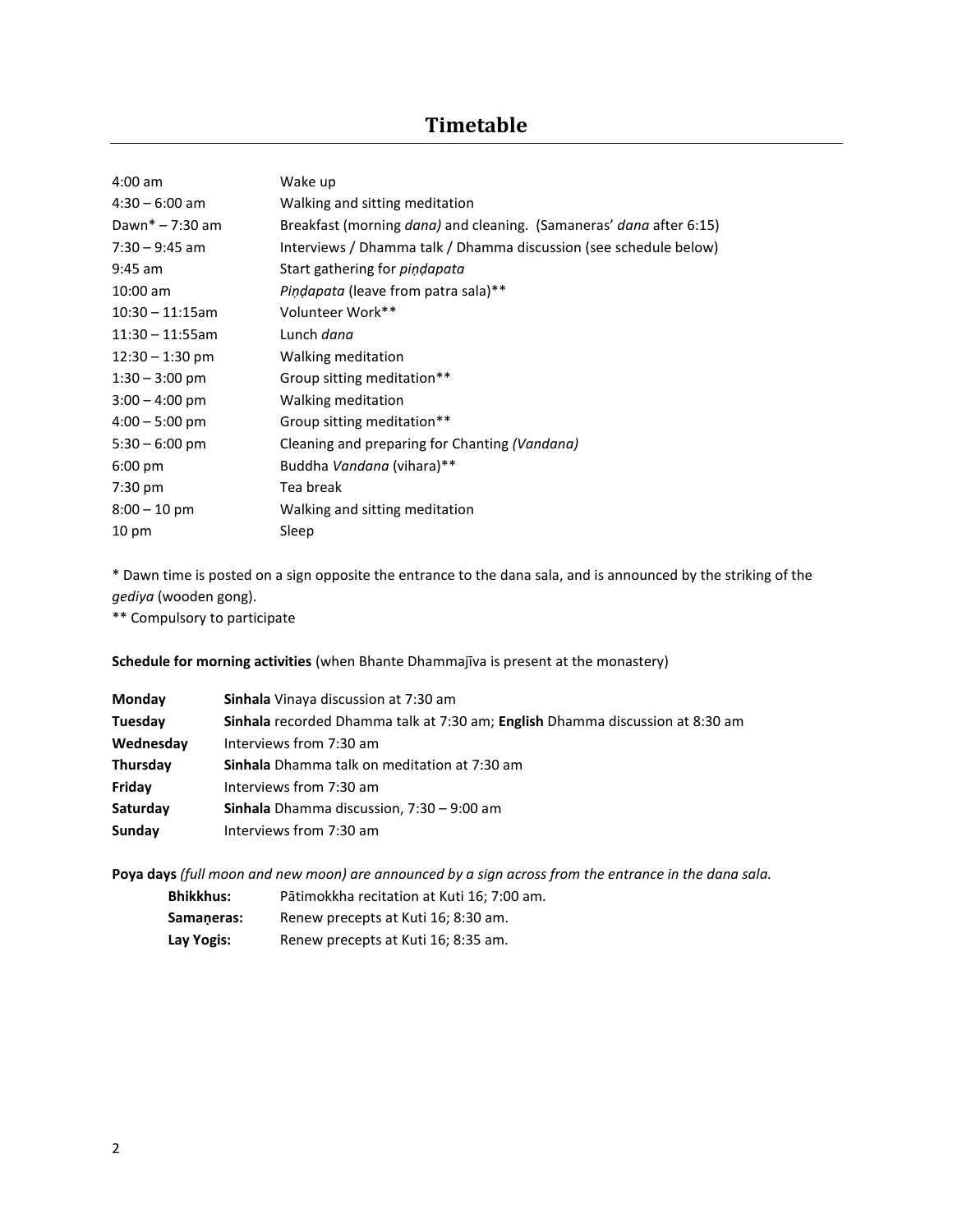## **Guiding rules for practicing meditators at Nissarana Vanaya**

<span id="page-2-0"></span>The following are the permanent guiding rules for meditators which were approved at the discussion of the venerable monks held on 1986.12.31 and those should be accepted and practiced by all residing at Nissarana Vanaya.

1. Writing letters:

Letters should be written to outsiders only for very special reasons.

- 2. Visits out of the aranya: Outside visits should be for essential purposes only.
- 3. Evening vandanā at the vihāra:

Every monk should participate in the evening vandanā at the vihāra.

- 4. Speech should be limited and the sound of the voices very much lessened at the following places:
	- a. At the dāna sālā Speaking should be limited at the dāna sālā to respect the silence of the practicing monks.
	- b. At the vihāra Complete silence.

Our vihāra contains the sacred relics of the Lord Buddha and hence complete silence should be maintained as a mark of respect to the living Buddha at the vihāra. Speech should be restricted to a few words as occasion arises.

c. Putting on robes at the vihāra premises:

With the reverence and respect shown to a living Buddha, one should not put on robes at the upper section of the premises. In the lower section too it is better to go as far as possible from the vihāra for the purpose. From the moment one leaves one's kuṭi for the evening vandanā, one should maintain an awareness of the living Buddha.

d. At the bathing place:

Maintaining complete silence as far as possible at the bathing place helps others' practice as well as one's own.

e. Sound of voices:

In one's own kuti, and if one goes to another's kuti with the Ven. Nayaka Thero's permission, one should not allow one's voice to be carried beyond the compound of the kuṭi.

- f. When passing another's kuṭi, one should reduce the sound of one's voice if speaking is necessary.
- g. At the gilanhala and paṇḍu sālā too one should minimize one's speech.
- 5. Visits to another's kuṭi:

Going to another's kuṭi and speaking to a meditator is a great drawback to another's practice and to one's own. As such it is to be avoided. If necessary, one can go to another's kuṭi with the permission of the Ven. Nāyaka Thero. When another is sick one should go only to advise or help the patient.

- 6. Conversation with lay helpers (kepakaru) should be curtailed. If one comes to one's kuṭi, the purpose should be inquired and he should be sent away.
- 7. When one is sick:

One should get treatments by making use of the first aid box at one's kuṭi or the one at the dāna sālā, or going to the gilanhala or by informing the Ven. Nāyaka Thero.

- 8. Group meditation at the meditation hall: There will be group meditation daily from 1:30 PM to 10:00 PM. All venerable monks should participate at least for one hour from 1:30 PM. (Revision of 2004.)
- 9. Feeding animals at the kutis: One should never give food or food remnants to animals at the kuṭis. Not a banana skin or a grain of rice should be given to animals at the kuṭis, as it obstructs one's practice.
- 10. Piṇḍapāta (alms round):

Alms round should be done without speaking and with continuous mindfulness.

11. On Thursdays only, to obtain the necessary requisites for the week from the stores, one should write the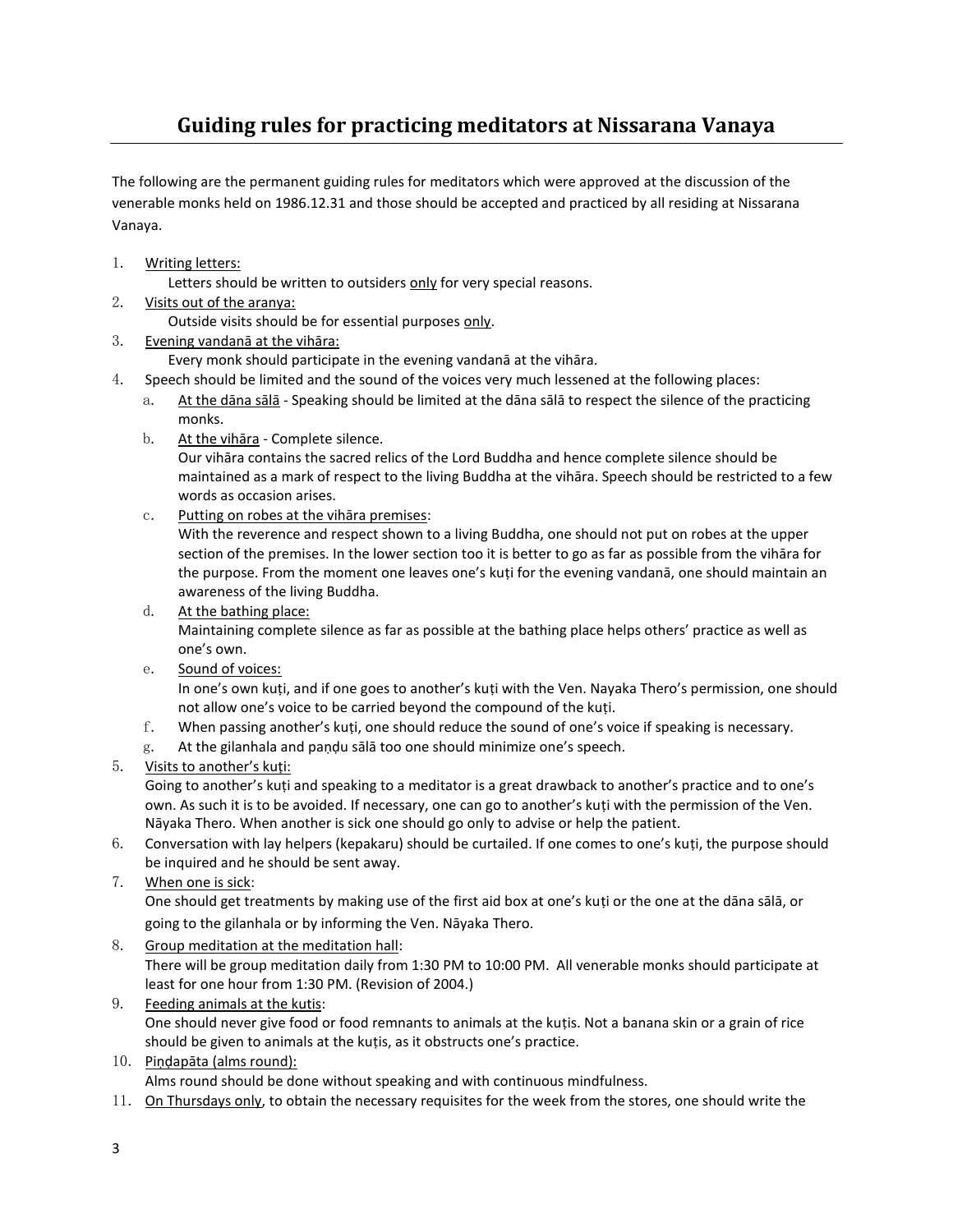requirements in one's kuṭi book and place it in the designated place in the dāna sāla. If any essential items are required on another day, they may be obtained from the stores; but keep in mind that it is troublesome for the store-keeping monk to get requisites on other days.

12. Gilanpasa (medicinal drinks):

In order to help the lay helpers at the dāna sāla, one should go for gilanpasa only after 4:00 PM. If one is ill, it is permissible to go there at any time.

13. Washing and dyeing robes:

One may wash and dye robes on quarter-moon days and the day preceding the quarter-moon days. Only if there is strong necessity, bombu leaves and paṇḍu dye may be obtained on other days by informing the lay helpers.

- 14. Meeting relatives and friends (monks as wells as laity) is to be avoided. When necessity occurs, a suitable course should be followed on the advice of the Ven. Nāyaka Thero.
- 15. Sounding the gong at the kuṭi in an emergency: If one's sickness is so severe that one cannot go to the gilanhala, one should sound the gong at one's kuṭi. Hearing the sound of the gong, the monks residing at nearby kuṭis should be prepared to assist the sick monk.
- 16. For meditation instructions the teacher may be met between 7:30 AM and 9:00 AM.
- 17. The Dhamma discourse given after piṇḍpāta: This is a very important obligation. Everyone should be prepared to give such a discourse.

#### **2015.10.10**

At the Dhamma discussion today the venerable monks agreed to reprint copies of these rules and post them in all kuṭis, with the following revisions:

7. When one is sick:

One may use the first aid boxes in the dāna sālā, the gilanhala, or in Kuṭi 10, or inform the Ven. Nāyaka Thero.

13. Washing and dyeing robes:

Bombu leaves and paṇḍu dye may be obtained at the gilanhala. (Revised 2016.02.16)

#### **Additional rules**

For the purpose of this visitor's guide, these additional points have been raised.

- If you are the last to leave the bhavana sala at night, please turn off the lights and close the gates. If you are the last to leave the outdoor walking meditation paths, please turn out those lights (it's the leftmost of the switches outside the entrance to the basement).
- Please do not dump garbage with plastic items in the forest within the monastery grounds. Use the recycling bins in the dana sala.
- Please take care not to leave any containers or plastic materials that may collect water outside so as to avoid breeding mosquitoes that can spread disease.
- Repairs should only be made with the permission of the authorized monk.
- If your kuti or yard requires any maintenance work, you may write a request in the "kuti book" kept in front of kuti 10.
- *Gilanpasa* (items, such as tea, allowed to be consumed after midday) is kept in the dana sala. If the "offered" sign is turned up on the central table, those items may be freely taken by bhikkhus. Samaneras may take from the central table as long as they either turn down the "offered" sign, or move the item they have used to the opposite side of the table from the "offered" sign. Items in the kitchen area have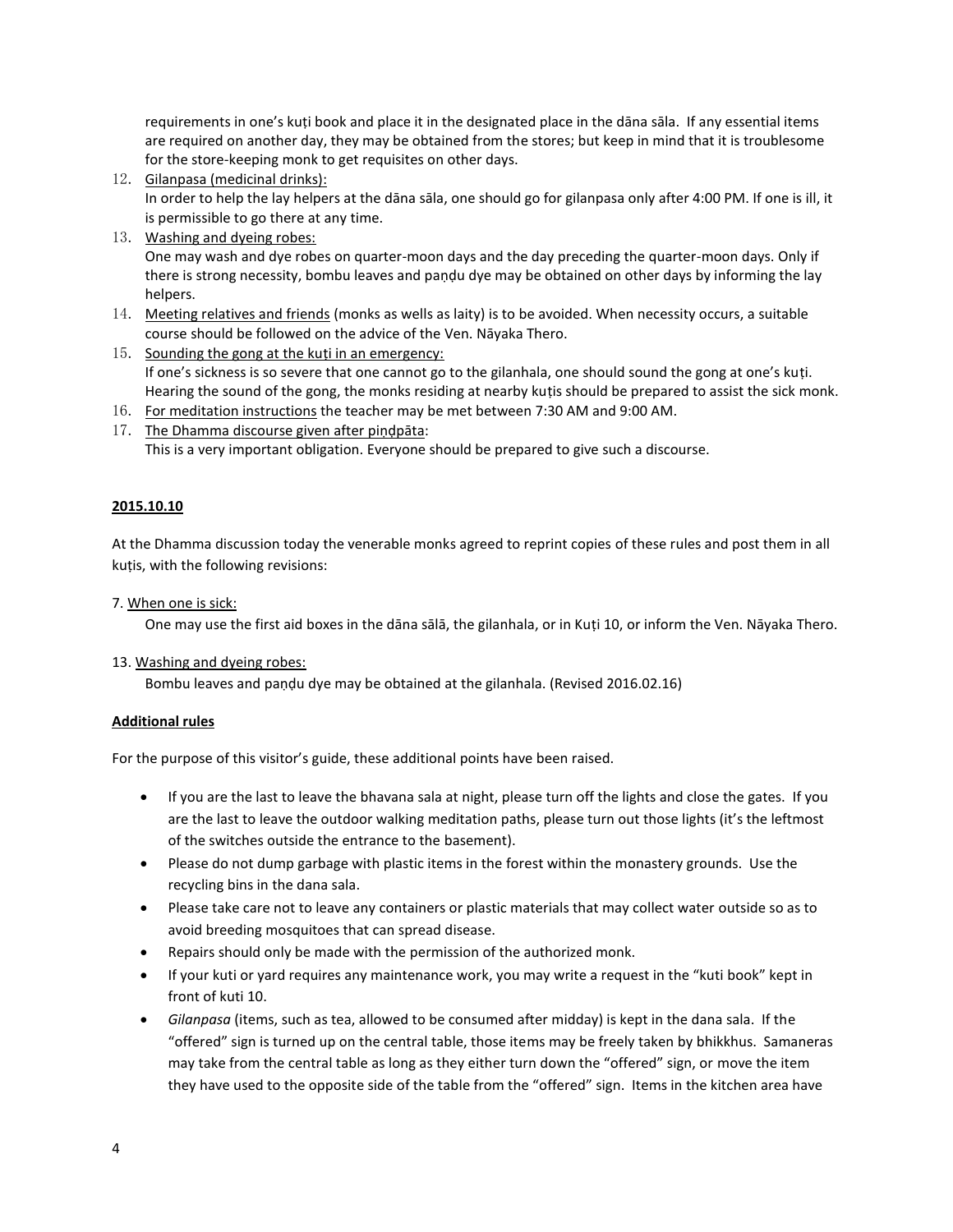not generally been offered. Unoffered items may be taken by a bhikkhu if there is a non-bhikkhu available who can offer it to the bhikkhu. Samaneras may use the items kept in the kitchen area.

- Milk powder may not be consumed after midday.
- Cell phones are not permitted. If you bring a cell phone, please check it in at the front office. If it is necessary for you to make or receive a phone call, please seek permission from the teacher, or in his absence from an authorized monk.
- The use of cameras and video recording at the monastery is strictly prohibited. Taking photographs using mobile phones or other equipment of the monastery, the monks or the yogis is not permitted. If you have brought a camera or a video recorder, please hand it over to the front office at the commencement of your stay.
- Smoking is not permitted.
- The Nissarana Vanaya forest is a forest reserve and the monastery supports an esteemed lineage of mendicant monks and meditation masters. During your stay, your behaviour and effort must reflect and show respect towards the forest tradition adopted by the monastery.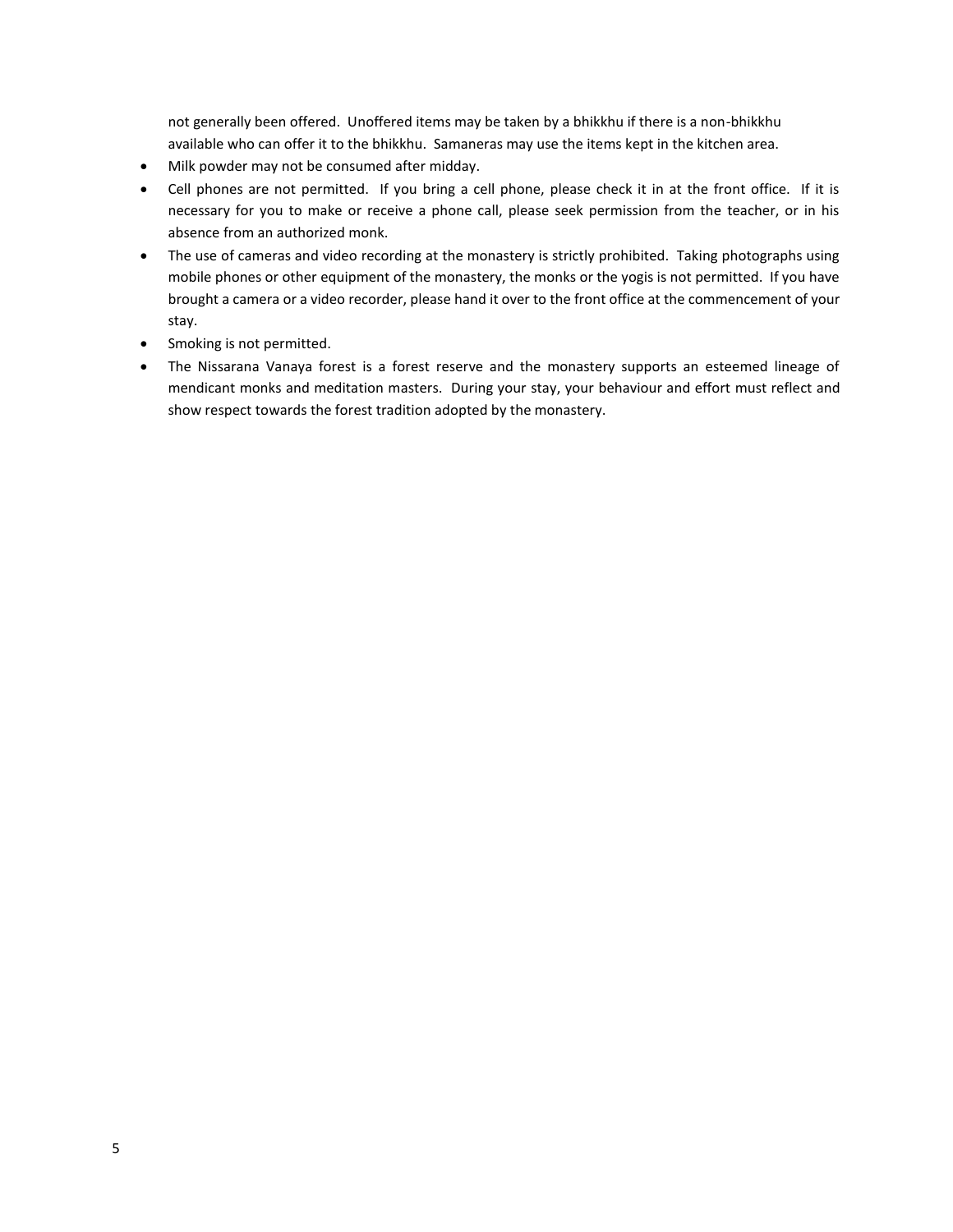- <span id="page-5-0"></span>1. Yogis should do 10-14 hours of formal sitting and walking meditation per day.
- 2. Yogis should stay alone and observe noble silence. Socialising is not encouraged.
- 3. Yogis must keep reading and writing to an absolute minimum.
- 4. Yogis must strictly adhere to the meditation teacher's instructions and should not practice according to other meditation methods.
- 5. Yogis should not discuss meditation or give meditation advice to other yogis.
- 6. Yogis must not get involved in any activities that are not related to intensive meditation (for example, listening to the radio, massage, photography, cooking food, learning languages, or work activities beyond the minimum necessary).
- 7. Yogis must restrain their senses. They should act like a blind, deaf, dumb, sick or dead person.
- 8. Yogis must perform all activities in slow motion.
- 9. Sleep should be limited to between four and five-and-a-half hours a day.
- 10. Yogis should practice with: respect and sincerity; diligence; honesty and straight forwardness; heroic effort; perseverance; patience; sustained, continuous, moment-to-moment mindfulness from the time of awakening to the time of falling asleep at night.
- 11. There is no space for thinking, reflection, speculation, analysing or interpretation during intensive practice.
- 12. Generally, meditation is for people with a normal and stable mind. If, however, a person is mentally not in shape to undertake intensive meditation practice, especially to conform to the strict discipline, that person may not be admitted as a yogi.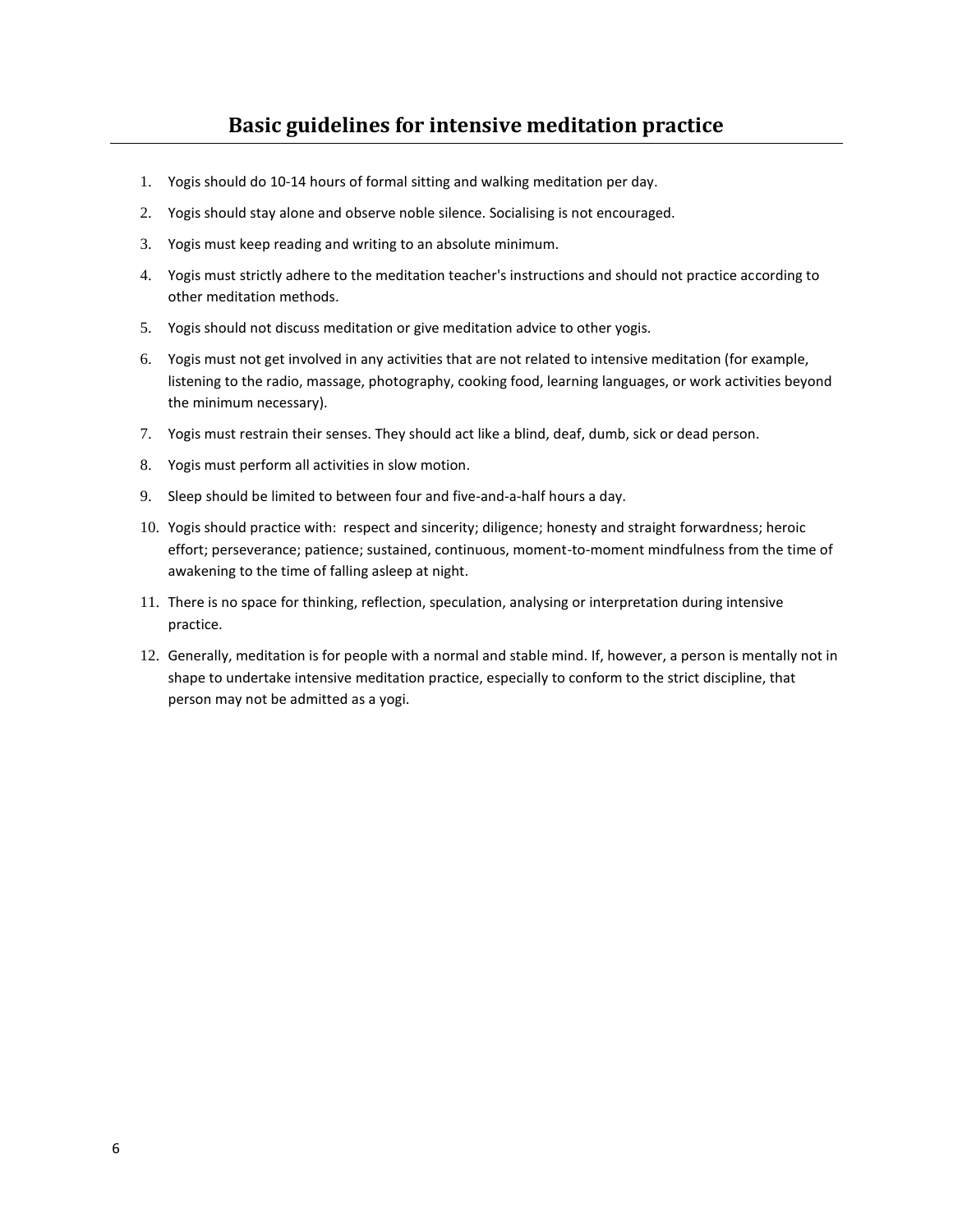<span id="page-6-0"></span>At Meetirigala Nissarana Vanaya, we have times allocated for interviews with the Meditation teacher. Although participation at interviews is optional, discussing one's meditation experience with an experienced meditation master has many benefits.

Reporting is also an aspect of meditation.

#### **Please refer to these general guidelines, when reporting your meditation experience:**

Align your awareness, so that your attention confronts the primary object directly (i.e. the in-breath and the outbreath or the rising or falling of the abdomen).

First, identify the object (i.e. what did you notice - was it an in-breath (inhalation) or an out-breath (exhalation).Or, in the alternative, it may be that you noted the rising or the falling of the abdomen.

Then, observe the process of the identified object. If it was an inhalation, how did you observe it? Was it an inward gush, coolness, or was it a short in-breath or a long in-breath? Observe the natural characteristics of the experience of the in-breath *versus* the out-breath.Similarly, what did you observe in the rising phase of the abdomen (*versus* the falling phase of the abdomen) - did you observe an expansion and/or a contraction, a stiffness or tension?

When the out-breath was observed, was your mind directly confronting it and what was your experience? Was it a long out-breath? Or, was it a heat or an outward gush? Or, was it an expansion or a contraction of the abdomen or a tension, a stiffness, hardness (etc.)?

Now communicate this experience to your teacher. What was it that you noted (in-breath or out-breath/ rising or falling of the abdomen); what was your experience (inward rush or gush/ coolness/short breath or long breath; or a contraction/ expansion, stiffness or tension in the rising and falling phase(s) of the abdomen). The interview should be about the identified primary object that you noted and the experience in noting it.

Describe your primary object in clear, simple, precise terms with all the accurate detail you have observed.

#### **An example of correct reporting is as follows:**

"I noted an in-breath and I observed that it was a short in-breath or as an inward rush of the inhalation; or a rubbing sensation; a warm sensation or coolness (whatever the observation/ experience). I then noted the outbreath to be longer than the in-breath; or that the exhalation was an outward gush; or that the movement of the exhalation was a warm sensation or an outward rubbing sensation.

"I noted that the in-breath was shorter than the out-breath or that the exhalation was warmer than the inhalation. My mind then wandered and I noted it as 'wandering, wandering' and the thoughts subsided. I returned to noting the in-breath and the out-breath.

"A pain then arose and I noted 'pain, pain'. It then increased in intensity and began to throb. I noted it as 'throbbing, throbbing', and it lessened in its intensity and finally, disappeared.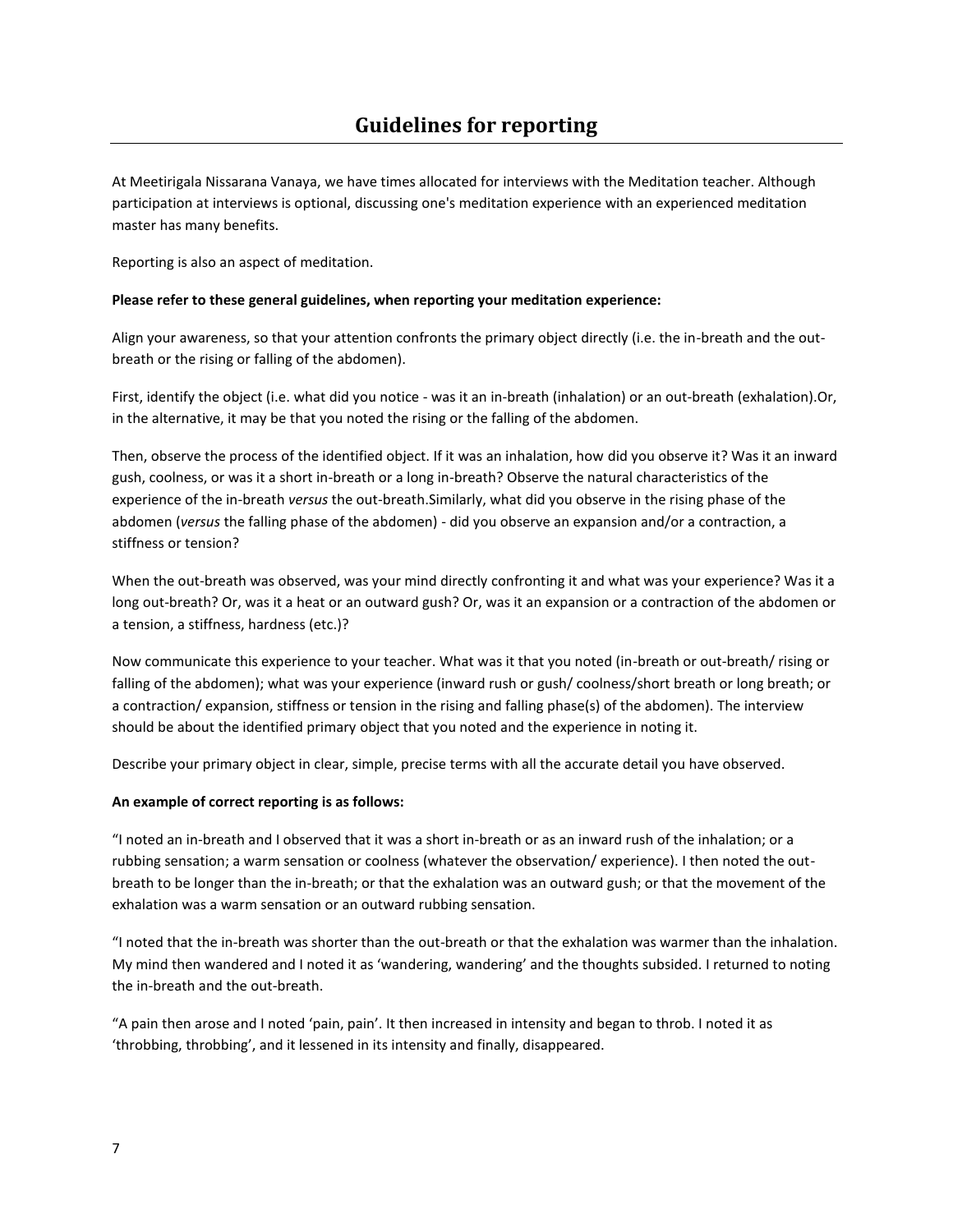"I returned to noting the in-breath and the out-breath. A sound occurred and I noted it as 'hearing, hearing', but immediately observed an itch on the face. I noted, 'itching, itching.' After several moments, the itch subsided and I returned to the primary object."

Please note that if your primary object is the rising and the falling of the abdomen, then you must explain in precise terms the object noted (rising and falling of the abdomen), and the experience (the expansion, the contraction, the stiffness or the tension experienced in the process of rising and falling along with any secondary objects that you noted as outlined above).

#### **Those familiar with the Maha-Si style of reporting may adopt the following guidelines.**

The three aspects of noting mind and body phenomena are:

- 1. **NOTICING** when the object arises (the mind must be turned towards the object)
- 2. **NOTING** it
- 3. **OBSERVING** what is there (its nature, attributes, characteristics). Yogis are asked to begin the interview by reporting on the primary object (the movement and the nature, the characteristics or the experience of the inbreath and the out-breath, or the rising and the falling of the abdomen.
	- 3.1. "I noticed the in-breath" or "the rising of the abdomen"
	- 3.2. "I noted it as a short in-breath or an inward rush or a coolness" or "I noticed it as a rising of the abdomen and observed the stretching, pressure (etc.)"
	- 3.3. "I noted the out-breath as long or as a warm sensation or an outward gush" or "I noted the falling of the abdomen and observed pressure, fading away (etc.)."

Only after that should you go on to report secondary objects.

#### *Secondary objects:*

- 1. Bodily sensations pain/ itch
- 2. Thoughts ideas, planning or remembering
- 3. Mental states / emotions anger, pride, happiness

Please relate the following information for each object described:

- 1. The arising of the object (for example pain arose in the knee)
- 2. What you did, how you noted it? (I noted it as "pain, pain")
- 3. What you observed? (I observed stabbing pain)
- 4. What happened to the object?(The stabbing changed to hard pain)
- 5. What did you do next? (I noted it as "hard, hard")

#### *Then, return to:*

- 1. What you observed? (I observed slow pulsating hardness)
- 2. What happened to the object? (It decreased)
- 3. What did you do next? (I went back to note the primary object)

When reporting thoughts such as ideas, opinions, memories, planning, imagining, reflecting, speculating, judging and so forth, do not report the content, but how you labelled it. For example, either describe with a general label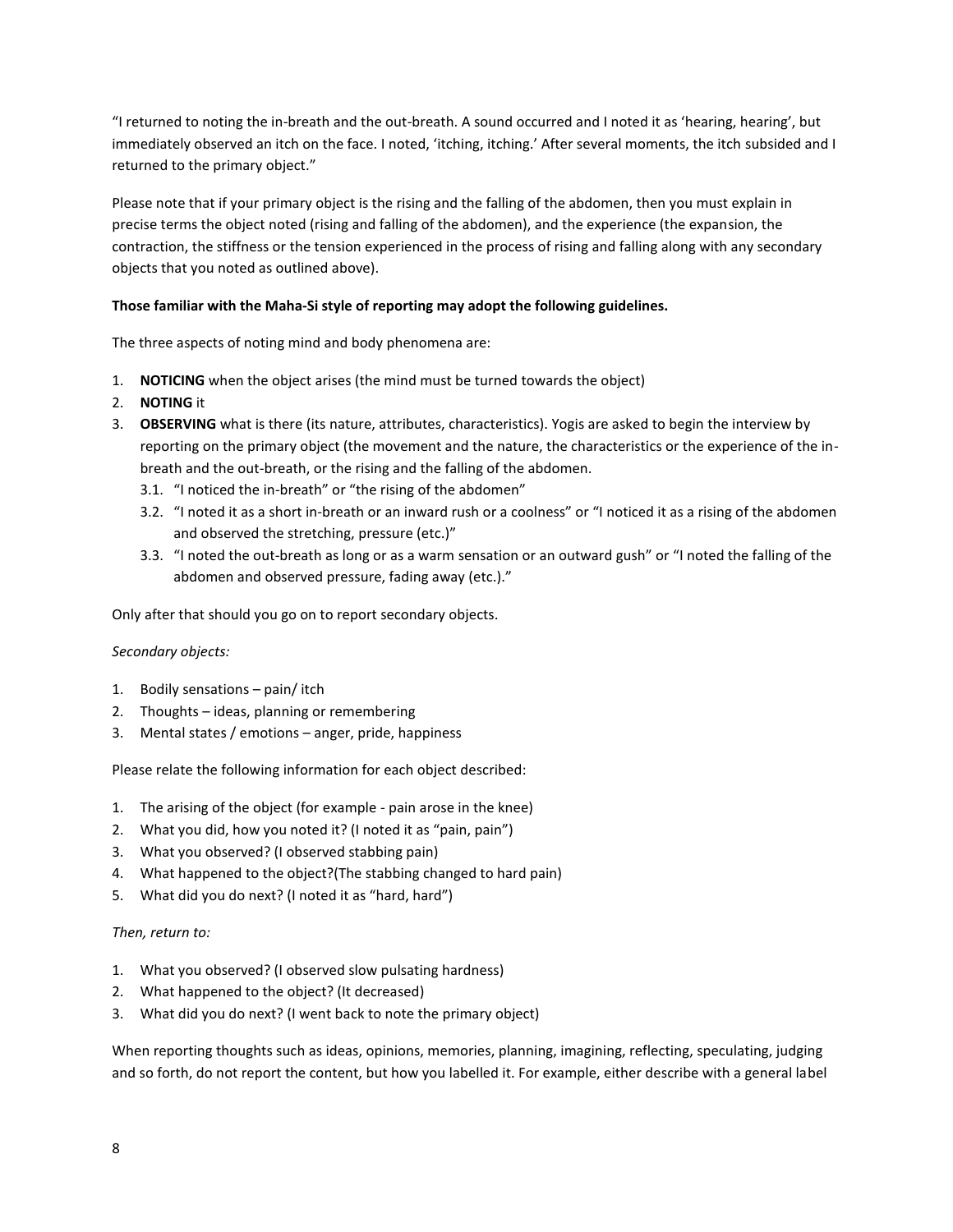such as "thinking, thinking" or a more specific label such as planning, remembering, reflecting, etc. Then, report what happened after you noted it.

When reporting mental states such as emotions, do not report how you reflected about it, but just label which emotion it is (was).

For example, note anger, sadness or frustration. Then, report what happened after you noted it. A yogi must really put in a wholehearted effort when noting the sensations arising in the six sense doors (seeing, hearing, smelling, tasting, touching or thinking).

#### *Please note:*

1. Don't attempt to discern whether your inclination is as a *samatha yogi* or a *vipassanā yogi.* Instead, report the observation and experience of the primary object in precise terms, be it the length of the in-breath and the outbreath or the rising or the falling of the abdomen; the sensation (i.e. coolness, warm sensation or a rubbing sensation; the expansion, contraction, stiffness or tension felt in the abdomen). Depending on your experience and observation, the teacher will discern your characteristic as a *samatha yogi* or a *vipassanā yogi* or both.

2. Report your experience honestly and fully and keep your interview short and to the point.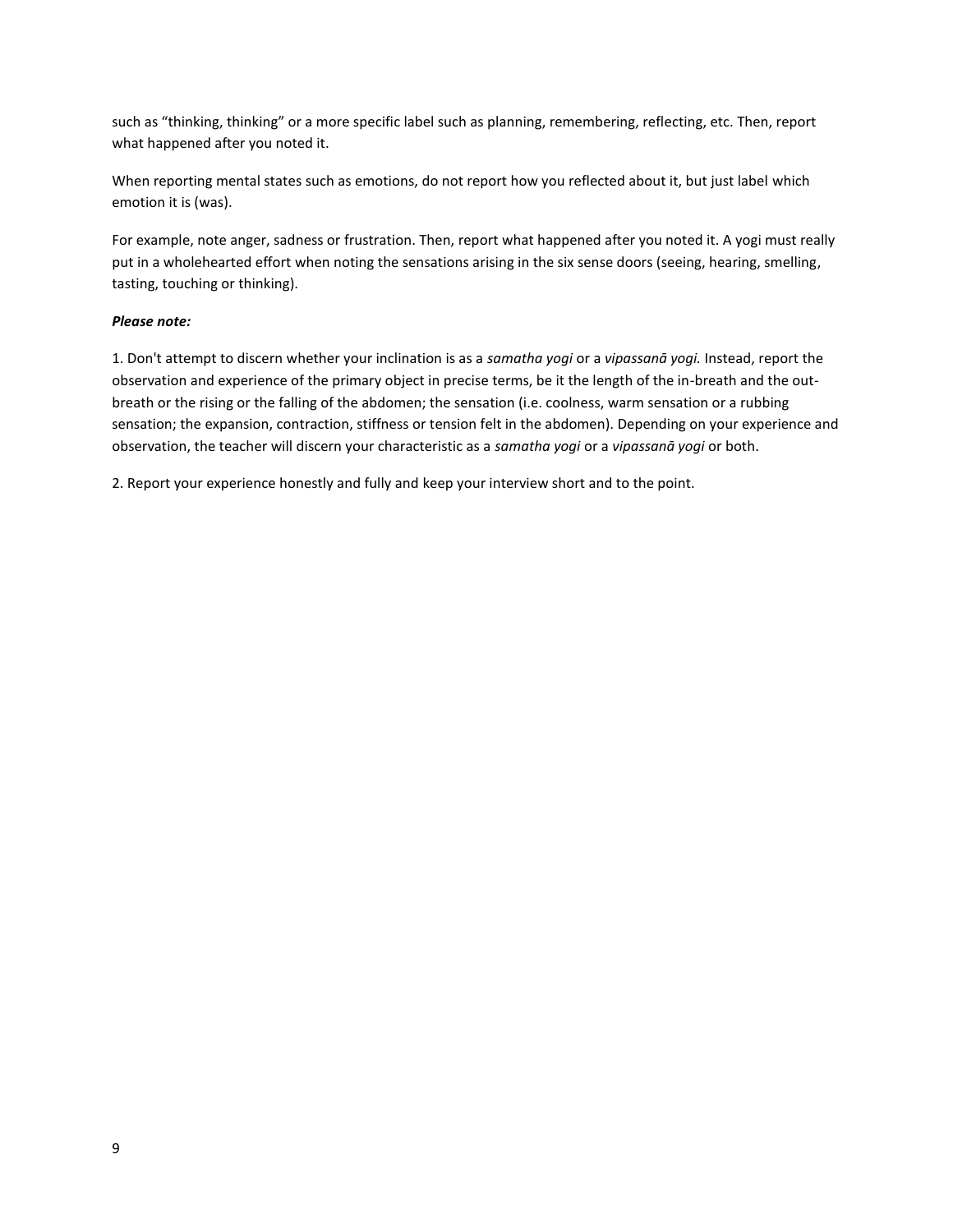## <span id="page-9-0"></span>**Instructions for sitting meditation, walking meditation and establishing mindfulness in daily activities**

**(From the appendix to "In This Life Itself" by Bhante Dhammajīva)**

**Note:** In addition to these instructions, it is recommended for new comers to listen to the teacher's recorded meditation instructions. Ask at the Kuti 10 computer room for assistance with this.

#### **Sitting meditation**

When undertaking *ānāpānasati bhāvanā,* a yogi practises both insight meditation and concentration meditation (*vipassanā* and *samatha bhāvanā*).

In the *Satipaṭṭhāna sutta, Ānāpānasati sutta* and the *Girimānanda sutta*, the Buddha discussed the suitable environment and the appropriate posture for the *ānāpānasati* practice.

*Ānāpānasati bhāvanā* must be practised in a relaxed environment, with a little breeze and a medium amount of light. The yogi must be in solitude and consider a comfortable and conducive posture. It is recommended that the yogi sit firmly on the ground in the full lotus posture. Alternatively, the yogis can sit in a half-lotus or quarter-lotus posture. Yogis with disabilities or weak health conditions that preclude them from sitting on the ground can use a meditation bench or a straight-backed chair. It is important that the yogi sits in a symmetrical and relaxed manner, keeping the upper part of the body erect. An erect posture facilitates the movement of air through the body and energizes the meditation practice.

Close your eyes and sit in a comfortable, relaxed, symmetrical and erect manner and become mindful of the sitting posture. Do a mental scan of the posture, bringing your mind to the present. Do not think about the past or the future, the person sitting in front of you or those around you. Sitting in solitude with the least amount of distractions is recommended.

If you customarily sit in a particular place, you will become accustomed to it and it will be conducive for your practice. Early sittings of course will be a trial and error process. Through experience, you will identify the most conducive posture for you. Once you know your alignment and the posture that works best, you can commence *ānāpānasati bhāvanā*. Bring your attention to the present, to the "here and now". Sitting in this manner in itself is a meditative experience. Remain in the present to avoid chain thoughts, irritating sounds or bodily pains that may disturb you.

Focus your attention on the primary object. Then your attention will converge to one part of the body - your nostrils, the top of the lip, the throat or the diaphragm. Do not do forced breathing to locate the in-breath and the out-breath, or to gain a prominent experience. Let the breath become prominent at its own pace.

Gradually, the in-breath and the out-breath will become prominent. The breathing must be natural and not forced. Becoming aware of the in-breath and the out-breath continuously, the breathing process will become prominent at a particular point. Your attention should be refined to this point.

According to the *Satipaṭṭhāna sutta*, you should focus on the object in front of you (*parimukhaṃ satiṃ uppatthapetvā*). Classically, the attention of the in-breath and the out-breath is referred to as being at the tip of the nose or at the top of the lip (as an object in front of you). But some may find the most prominent point of touch to be in the middle of the skull, the throat, the chest or in the navel. Wherever it may be, your attention should be confined to one place and you should not allow the mind to move from one place to another. As you progress with meditation, your focus will become refined and calmness will set in.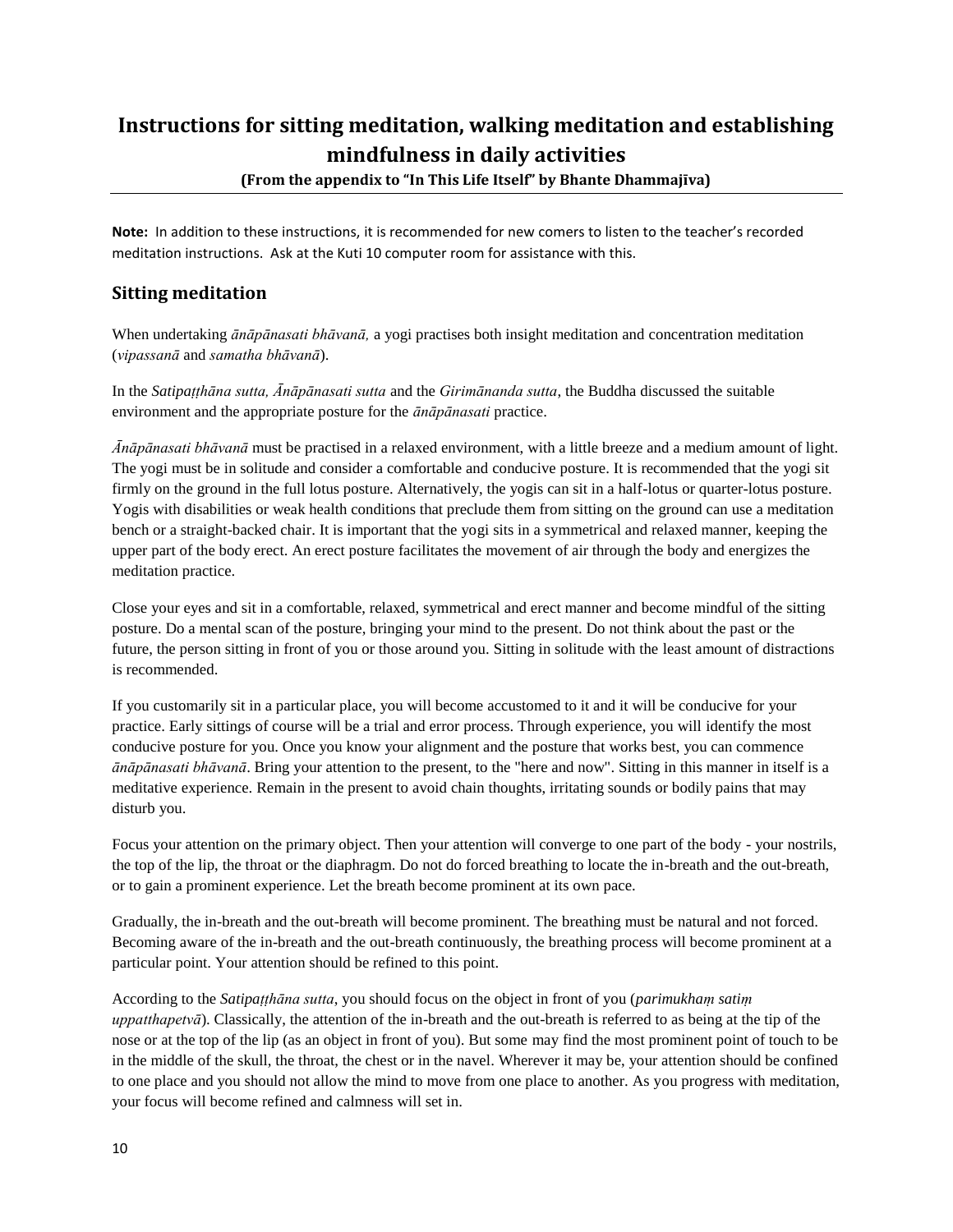Observe the in-breath as a separate unit from the out-breath. Observe the in-breath and its touch. Be fully aware of the out-breath as it occurs. Gradually the noting mind will move closer to the breath and you will experience the inbreath and the out-breath in a contrasting and different manner. The air draught of the in-breath may appear cooler than the out breath or the out-breath may appear warmer. Or else, you will observe that the in-breath as longer than the out-breath or vice versa. Do not manipulate what is occurring. Just observe the transaction of air.

Owing to continuous mindfulness, irritating sounds, bodily pains, day dreaming or fantasizing will not distract you. If distractions come and go without any interference, you can continue to observe the in-breath and the out-breath. By making a mental note of the in-breath as "in" and the out-breath as "out", you can keep casual thinking, bodily sensations or sounds at bay.

With continuous mindfulness, the breathing will become subtle. With a refined observation and a calming down of the body, the breath will become less prominent. Mindfully, you must observe the difference between continuing inbreaths and continuing out-breaths. Earlier you observed the difference between the in-breath and the out-breath. Now you must observe the in-breaths and the out-breaths in their totality, from the beginning, through the middle to the end. Observe the difference between one in-breath to the next and one out-breath to the next.

Distractions such as thoughts, sounds or bodily pains will occur. Do not react to them. If you are a habitual thinker or day-dream, make a mental note that you are "thinking", bringing your attention back to the breath. Or else, you should note it as "thinking-thinking-thinking", "day-dreaming - day-dreaming - day-dreaming" or " fantasizingfantasizing-fantasizing''.

Noting thinking as "thinking", you don't digest the contents of the thought. Simply become aware that "thinking" has occurred. Don't be concerned about the content of the thought. Similarly, if a sound irritates you, just note it as "hearing-hearing-hearing". When pain arises, note it as "pain-pain-pain". When they recede, come back to the breath and note the in-breath as "in" and the out-breath as "out". The noting mind and the object of meditation must be aligned, straightened. That is the purpose of meditation.

Your observations during meditation must be discussed with an advanced yogi every two to three days. By doing this, you can receive guidance on how to advance in your practice. The distractions encountered in the practice will be specific to your personality traits.

By reporting to an advanced yogi, you will receive the appropriate instructions. With practice, you can determine whether your natural inclination is towards concentration or insight meditation. It is very difficult to predict this beforehand. Both the meditation and the reporting will lead to the proper path. Your observations must be clear and your reporting should be to the point.

Generally, a beginner yogi must do at least an hour of sitting meditation daily.

#### **Walking Meditation**

After a meal or a sleep, it is recommended that you do walking meditation before sitting meditation.

A period of walking meditation before sitting serves to focus the mind.

In traditional meditation centres there are open-air and internal walking meditation paths. Internal meditation paths are covered to avoid adverse weather conditions.

Before commencing walking meditation, stand at the end of the walking meditation path and contemplate the body. Bring your attention to the present moment. During walking meditation, you establish mindfulness amidst activity as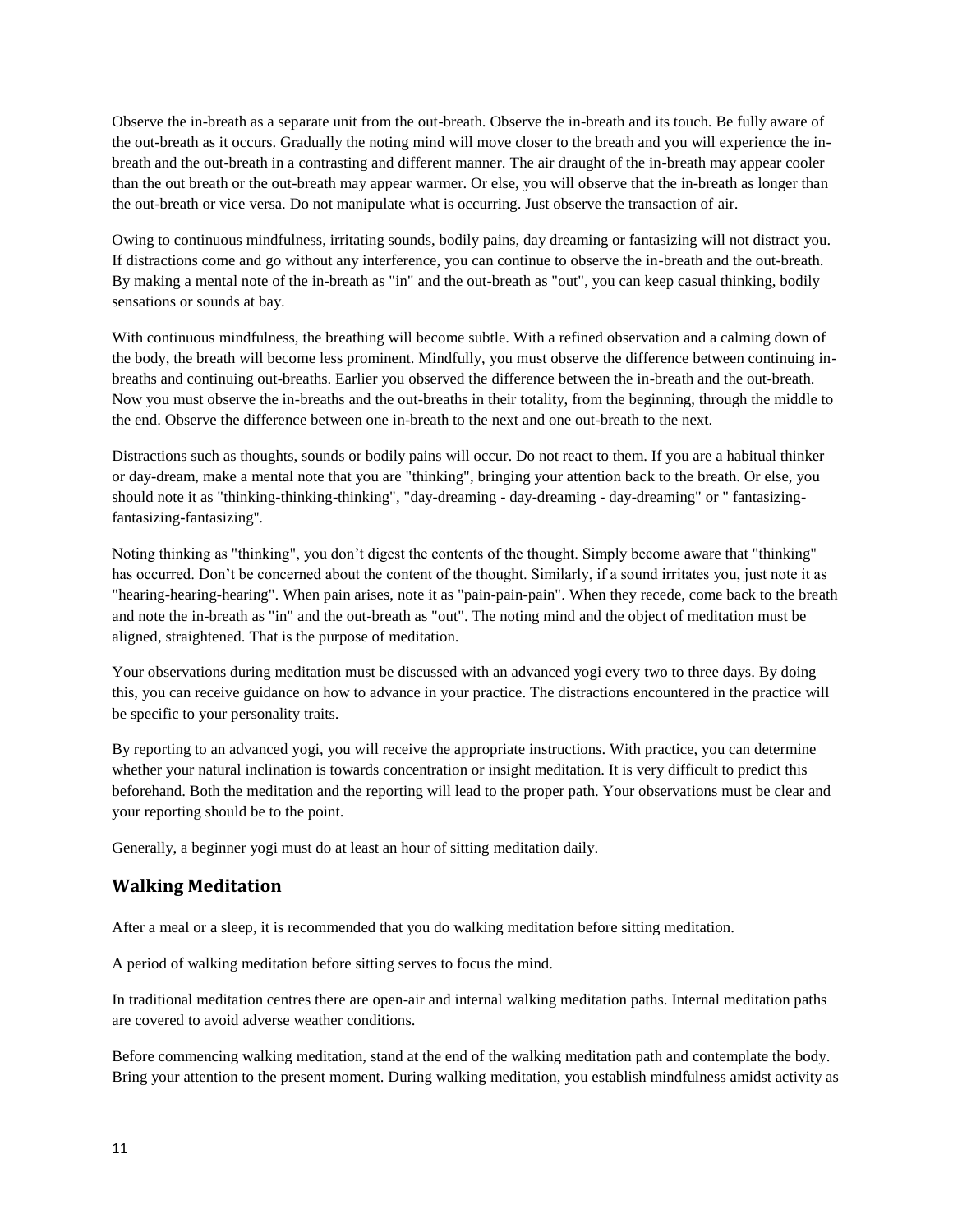your eyes are open and you will hear the sounds of birds and the external environment. The mindfulness established can be carried forward to day to day activities.

The yogi must first walk up and down the path to activate blood circulation (especially after a long session of sitting meditation). Walk at a normal pace to ensure that the path is suitable and that there are no obstructions. Become aware of the movement of the feet. Your arms must be as if tied in front of you or behind you. Your attention must be on the movement of the feet. When the right foot moves, observe the experience of the movement and the sensations of the foot. Experience and note the sensation of the sole touching the ground. Observe whether the sensation is coarse or soft. Then shift your focus to the left foot, its movement and the sensation as it touches the ground. Your attention could also be kept on the movement of the joints, the ankle and so forth.

Your eyes should be cast down and you must look about five feet ahead of you. The eyes should be focused on the walking path. Just as during sitting meditation, your attention may be carried away by thoughts and sounds, but your attention should remain with the right foot and the left foot as much as possible. Continuous attention on the right foot and the left foot allows you to keep distractions at bay and to proceed without any interference.

During walking meditation, you exert energy to maintain the focus on the steps and to note the movement of the feet. Accordingly, the energy that is exerted must be double. Warming up in this manner is conducive for sitting meditation. During intensive retreats it is usual to alternate periods of sitting meditation with periods of walking meditation, one after another throughout the day.

#### **Establishing Mindfulness in Daily Activities**

Doing a task simply for the purpose of establishing mindfulness is difficult in our daily activities. Generally we do things for a purpose or to fulfil responsibilities. But to control the speed of our daily activities, we must find some time to establish mindfulness.

Try to bring your attention to the present moment as much as you can so that you are accountable for your experiences and actions. You will no longer attend to daily activities mechanically, like a puppet or a robot. With mindfulness, the experience is live and vivid.

Unless you are experienced in maintaining continuous mindfulness, it is rather difficult to be mindful when you are socializing or attend to numerous tasks. To establish mindfulness in daily activities, become mindful of personal activities such as washing, showering or going to the toilet. You can start doing things *Silently, Mindfully* and *Slowly*. This is the "SMS" that you should apply when establishing mindfulness in daily affairs. In this way, the mindfulness established during sitting meditation could be extended to day to day activities.

Establishing mindfulness during sitting meditation is an intensive method of meditation. Walking meditation is a semi-intensive method and establishing mindfulness in day to day affairs is an extensive method. Mastering the art of establishing mindfulness in day to day activities, you become more organized and will experience an appealing change in your life.

Mindfulness cultivated during sitting meditation can diminish after you get up. But, the mindfulness established in day to day activities is durable. Both sitting meditation and wakefulness to day to day activities must complement each other to ensure continuous application of mindfulness.

Although instructions for sitting meditation (being the intensive method) are given first, you should not underestimate the benefits of walking meditation or establishing mindfulness in day to day activities. One can observe very profound aspects of the *dhamma* during walking meditation, and even become enlightened.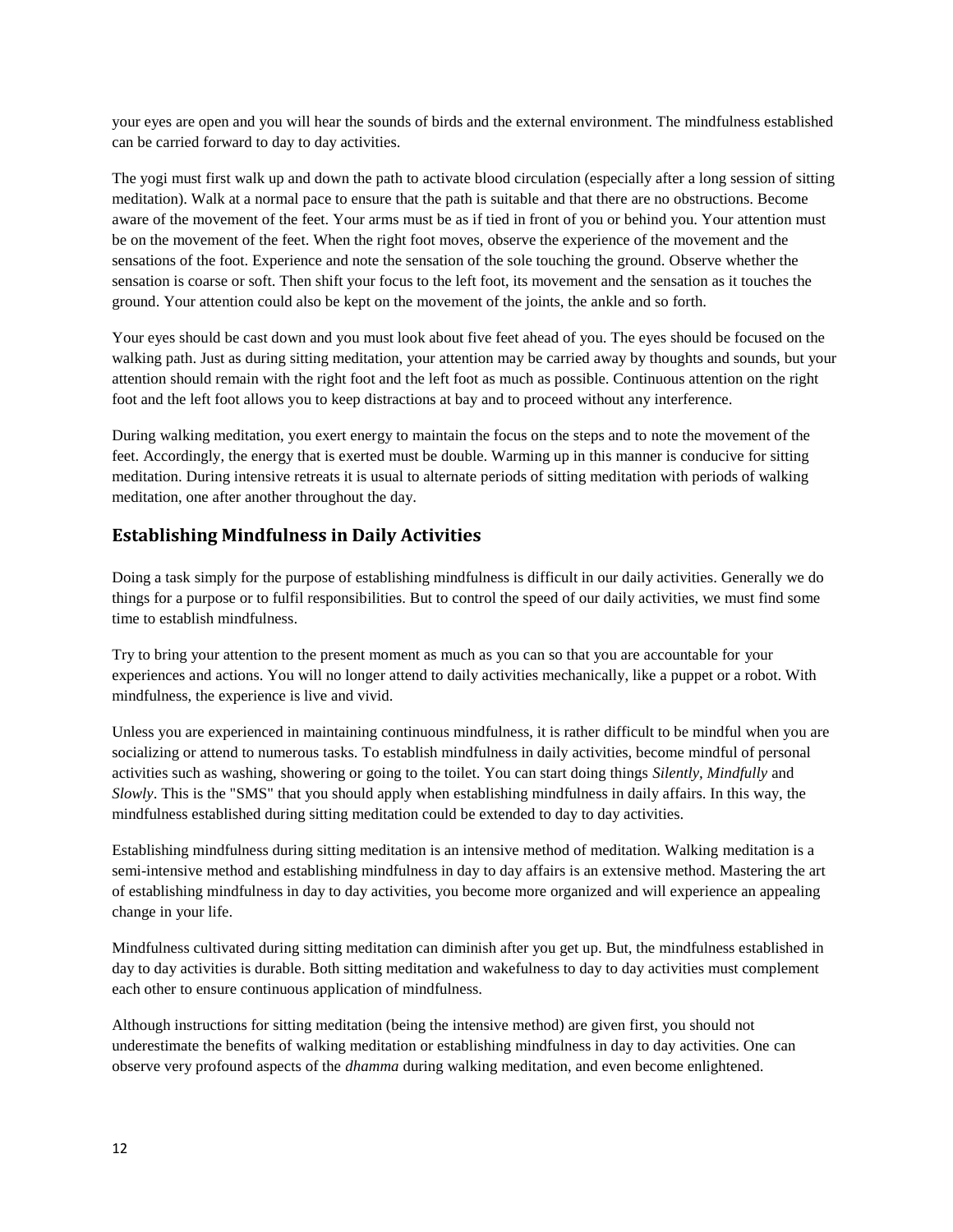<span id="page-12-0"></span>This is recited at the end of the evening Buddha *vandana*, or on any occasion when formally paying respects to a more senior monk.

**Junior:** *Okāsa vandāmi bhante* (Permit me to pay respects to you, Venerable Sir)

**Senior:** *Sukhī hontu* (May you be happy)

**Junior:** *Mayā kataṁ puññaṁ sāminā anumoditabbaṁ* (May the Venerable partake of the merits acquired by me)

**Senior:** *Sādhu, sādhu, anumodāmi* (Sadhu, Sadhu! I partake of it)

**Junior:** *Sāminā kataṁ puññaṁ mayhaṁ dātabbaṁ* (May I partake of the merits acquired by the Venerable)

**Senior:** *Sādhu, Sādhu, anumoditabbaṁ* (Sadhu! Sadhu! May you partake of it)

**Junior:** *Sādhu, Sādhu, anumodāmi* (Sadhu! Sadhu! I partake of it)

This section may be omitted if the full chant has been recited earlier.

*Okāsa dvārattayena kataṁ sabbaṁ accayaṁ khamatha me bhante* (Permit me to seek forgiveness for all wrong actions done through the three doors Venerable Sir)

**Senior:** *Khamāmi khamitabbaṁ* (I forgive all wrong actions. May you forgive me [also])

**Junior:** *Sādhu, okāsa khamāmi bhante* (Sadhu! Venerable Sir, I forgive you)

**Senior:** *Sukhī hontu* (May you be happy)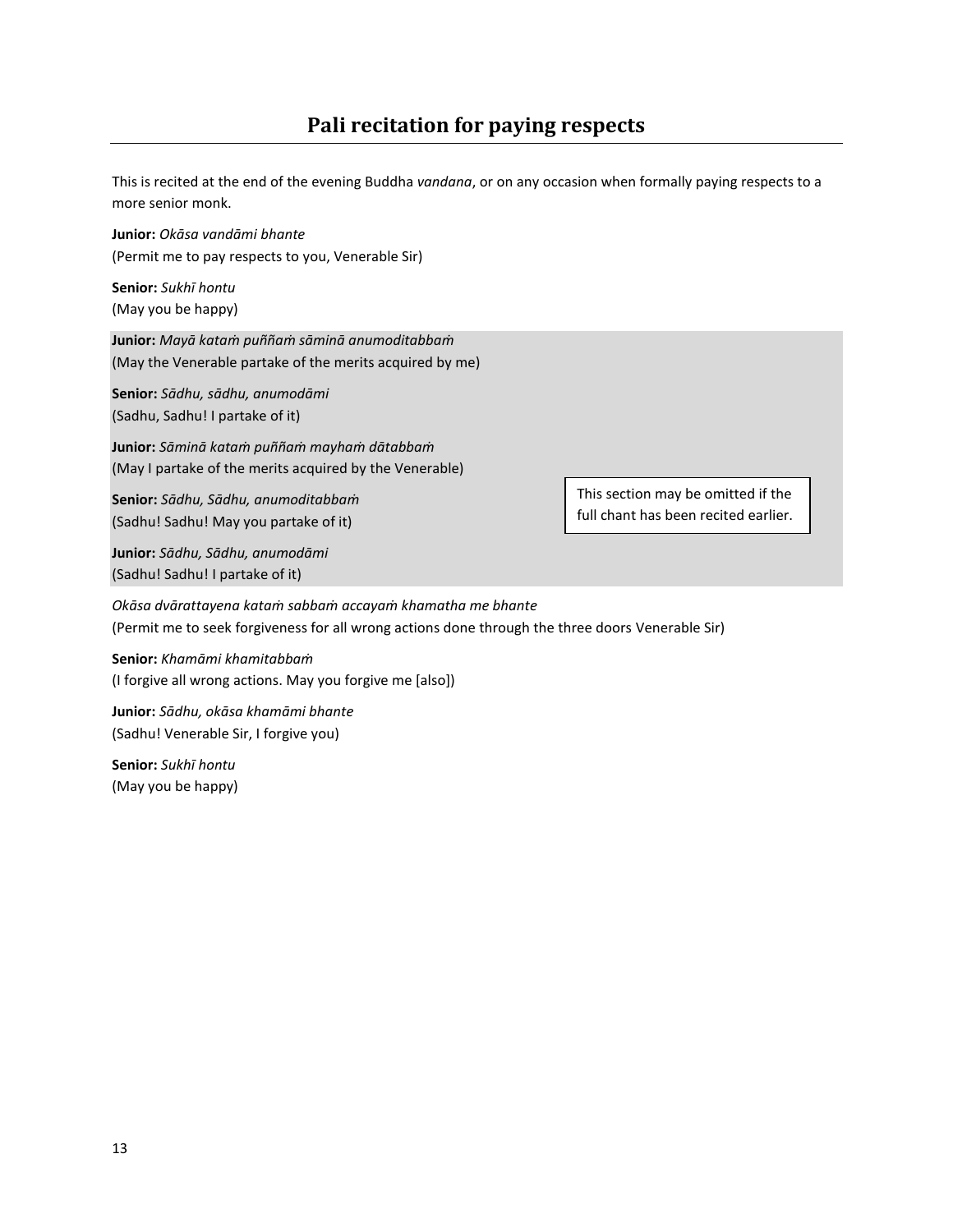<span id="page-13-0"></span>The following is an excerpt from the **Regulations for the Yogi-Hermitages (***Yogāshramīya Katikāvata***)** to which Meetirigala Nissarana Vanaya belongs to.

- 1. Since it is said: When conferring the pabbajjā-ordination, one should do so only after having examined [the ordinand], the pabbajjā-ordinands should be examined carefully, in order to gain a good idea about them. The successful ordinands should then be established in ten precepts; be placed as lay-renunciants (*paṇḍupalāsa*) in a suitable hermitage; be taught the dhamma textbooks, and duties etc. for *sāmaṇeras* (novices): and only those are successful in their examination should be ordained.
- 2. Those [lay-renunciants] who turn out to be unfit for pabbajjā-ordination, are possessed of [e.g.] the disqualifications for the going-forth (*pabbajjā-dosā*), or are unfortunate in lacking merit, virtue, intelligence, or faith, or in being lazy etc., should be expelled from the classes for lay-renunciants.

Respecting the above rules is a must and the following additional points also matter:

- 1. The *Saṅgha* at Meetirigala has unanimously agreed on 17th December 2017 to maintain an age limit for candidates. Accordingly, the prospective member should be less than 50 years.
- 2. When a candidate requests ordination, first he may spend considerable time period as a lay *upāsaka* helping the *Saṅgha*.
- 3. He then be uplifted to lay-renunciants (*paṇḍupalāsa*) status and will be closely examined.
- 4. When one is entering to lay-renunciants (*paṇḍupalāsa*) status, he may refrain from using money and needs to relinquish money.
- 5. A prospective candidate may ordain as a *Sāmaṇera* (novice monk) within one year.
- 6. From recent past strict VISA regulations are enacted in the country and hence the following procedure is taken for foreign ordination candidates.
	- a. When a foreigner is interested in ordination, he first has to come on Tourist VISA.
	- b. Then after evaluation, if the candidate is suitable, he may be supported to apply for entry VISA.
	- c. He may have to leave the country to India/Malaysia/Burma till the VISA get processed as now the VISA proceedings may take about two months.
	- d. Once VISA is ready, he will arrive on Entry VISA and later it is converted to Residence VISA.
	- e. When one is on Residence VISA, it is possible to extend it yearly with the sponsorship of the monastery and the candidate has to strictly stay at the monastery.
- 7. The novice monk is needed to spend at least one year in novice status as per the *Regulations for the Yogi-Hermitages*.
- 8. The novice monk is required to learn Buddhist Monastic Code (*vinaya*) and has to sit for an exam conducted on April 20<sup>th</sup> each year among all the Yogi-Hermitages through out the country.
- 9. The novice who has successfully passed the examination will get the higher ordination (*upasampadā*) at the Main Center of the Yogi-Hermitages located at Galduva, Ambalangoda on mid June each year.
- 10. Before entering full ordination (*upasampadā*), he may have to close his bank accounts, surrender credit cards and other properties.
- 11. Newly ordained Bhikkhu (*navaka*) is expected to spend at least five years under a teacher.